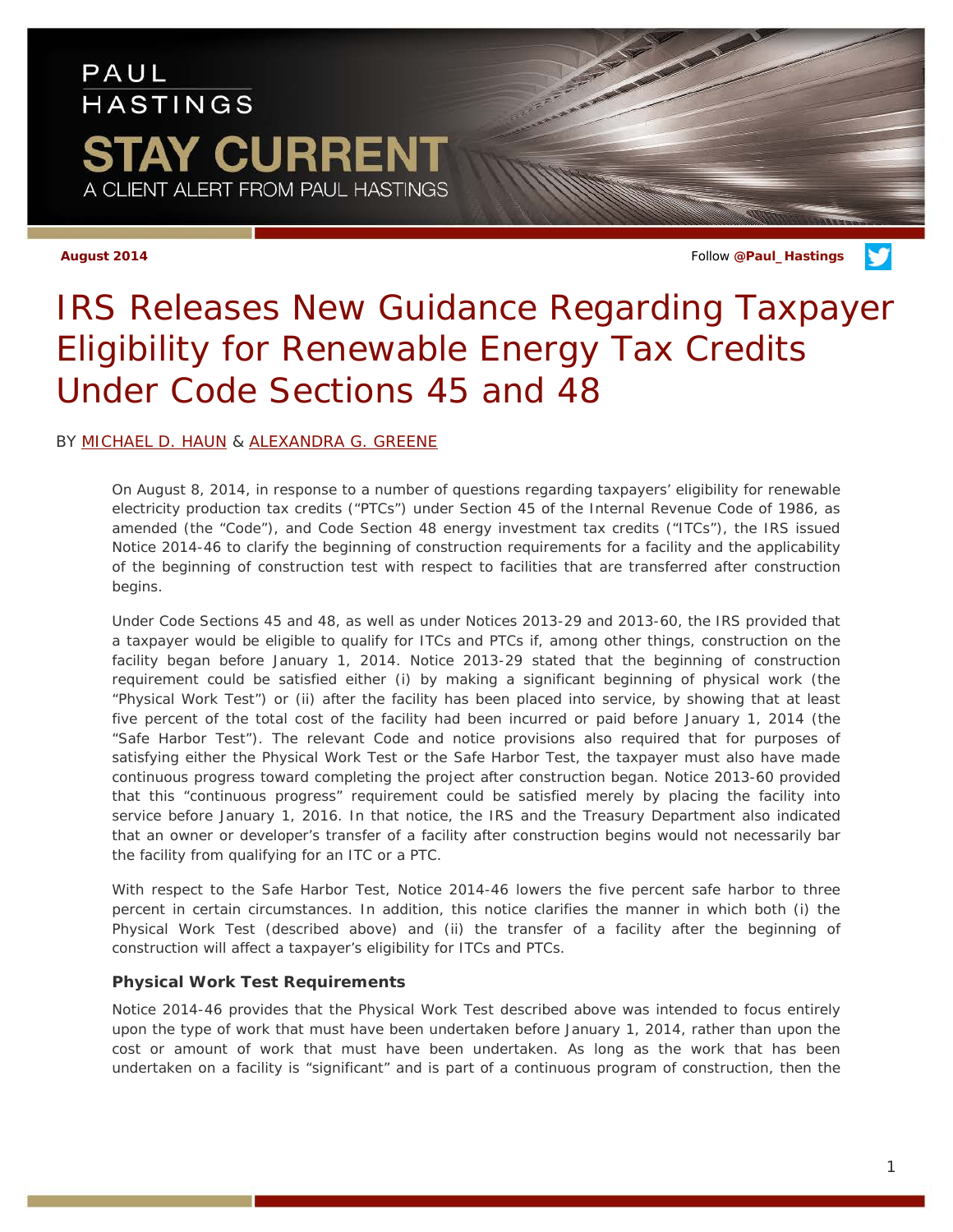facility will satisfy the Physical Work Test and will be deemed to have begun construction, regardless of the actual amount of work that has been completed or the money that has been spent on the project. In order for work performed on a facility to qualify as a continuous program of construction, the taxpayer must make continuous efforts toward completing construction of that facility, as determined by the relevant facts and circumstances. Notice 2013-29 lists certain financial, permitting, contractual, and physical work developments that will satisfy this requirement. In addition to these general guidelines, Notice 2014-46 also clarifies that the list that the IRS provided in Notice 2013-29 serves only as a series of examples of situations in which a facility would satisfy the Physical Work Test.

#### **Safe Harbor Test Requirements**

As an alternative to satisfying the Physical Work Test, a taxpayer may satisfy the "beginning of construction" requirement by complying with the Safe Harbor Test. While the threshold requirement for the payment or incurrence of five percent of the total cost of the facility prior to January 1, 2014 for a single, individual facility that cannot be separated into multiple facilities remains a five percent threshold with the issuance of Notice 2014-46, this notice lowers the threshold of the Safe Harbor Test for certain other facilities. Specifically, for a single project that is comprised of multiple facilities, the IRS will now deem a taxpayer to have at least partially satisfied the Safe Harbor Test if the cost that the taxpayer has paid or incurred prior to January 1, 2014 comprises at least three percent of the total cost of the facility. In this situation, the IRS will now deem the Safe Harbor Test to be partially satisfied, and the ITC or PTC may be claimed for some, but not all, of the facilities that form the overall project. A taxpayer whose facility is structured in the manner described immediately above will satisfy the Safe Harbor Test for any of the individual component facilities for which the total aggregate cost of such individual component facility is not greater than 20 times the amount that the taxpayer paid or incurred before January 1, 2014.

#### **Effect of Transferring a Facility**

While some confusion has existed regarding whether and under which circumstances a taxpayer who purchases a facility for which construction has already begun but which has not yet been placed in service may be eligible for ITCs or PTCs, Notice 2014-46 clarifies that, with a few exceptions, the fact that a facility that is already partially or fully constructed is transferred to another taxpayer does not affect the ability to satisfy the "beginning of construction" requirement for purposes of obtaining PTCs or ITCs under Code Sections 45 and 48. However, Notice 2014-46 specifies that in the case of a transfer of solely tangible personal property, without any subsequent development or construction, to a transferee who is not related to the transferor, any amount that the transferor pays or incurs prior to the transfer will not be taken into account for purposes of satisfying the "beginning of construction" requirement.

In addition, Notice 2014-46 provides that a taxpayer's relocation of the equipment or components of a facility to a different site after the taxpayer has begun construction on the facility does not affect the taxpayer's ability to satisfy the "beginning of construction" requirement, as all work performed at the original site will be taken into account for purposes of both the Physical Work Test and the Safe Harbor Test.

#### **Conclusion**

By issuing Notice 2014-46, the IRS has sought to clarify, and in certain circumstances modify, the situations in which a taxpayer may satisfy or qualify for the "beginning of construction" requirements